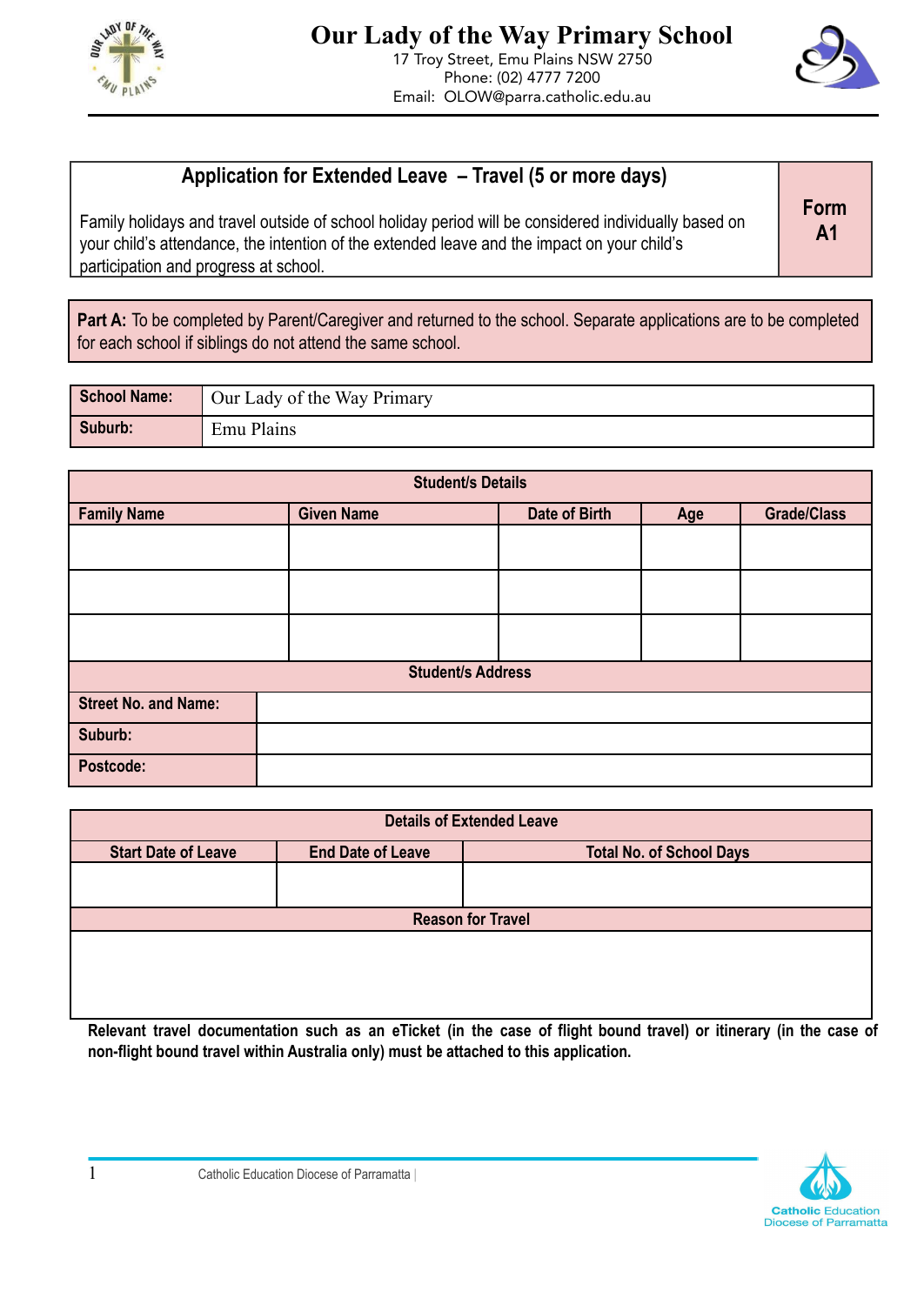



| <b>Details of Prior Approved Extended Leave - Travel</b>                                                         |                                |                    |  |  |  |
|------------------------------------------------------------------------------------------------------------------|--------------------------------|--------------------|--|--|--|
| Are there any current or previous applications for extended leave during this current school year? (Please tick) |                                |                    |  |  |  |
| If yes, please provide details of previous extended leave below.                                                 |                                |                    |  |  |  |
|                                                                                                                  |                                |                    |  |  |  |
|                                                                                                                  |                                |                    |  |  |  |
| <b>Previous Leave Start Date</b>                                                                                 | <b>Previous Leave End Date</b> | No. of School Days |  |  |  |
|                                                                                                                  |                                |                    |  |  |  |
|                                                                                                                  |                                |                    |  |  |  |

| <b>Parent/Caregiver Details</b> |  |                   |                                  |                  |  |
|---------------------------------|--|-------------------|----------------------------------|------------------|--|
| <b>Family Name</b>              |  | <b>Given Name</b> | <b>Relationship to Student/s</b> |                  |  |
|                                 |  |                   |                                  |                  |  |
| <b>Street No. and Name:</b>     |  |                   |                                  | Postcode:        |  |
| Suburb:                         |  |                   |                                  | <b>Phone No:</b> |  |

As the parent/caregiver and the applicant for the above mentioned student/s, I hereby apply for a Certificate of Extended Leave – Travel and understand that my child/children will be granted a period of extended leave upon acceptance by the Principal for the reason provided.

I understand that, if the application is accepted:

- o I am responsible for the supervision of the student/s during the period of extended leave
- o The accepted period of extended leave is limited to the period indicated
- o The accepted period of extended leave is subject to the conditions listed on the Certificate of Extended Leave
- o The period of extended leave will count towards my child's/children's absences from school.

I declare that the information provided in this application is to the best of my knowledge and belief; accurate and complete. I recognise that should statements in this application later prove to be false or misleading any decision made as a result of this application may be reversed. I further recognise that a failure to comply with any condition set out in the application may result in the provided period of extended leave being cancelled.

| Signature of Parent/Caregiver | <b>Date</b> |
|-------------------------------|-------------|
|                               |             |
|                               |             |

## **Privacy Statement**

The information provided will be used to process the student's Application for Extended Leave – Travel during the period indicated. It will only be disclosed for the following purposes:

- o General student administration relating to the education and welfare of the student
- o Communication with students and parents/caregivers
- o To ensure the health, safety and welfare of students, staff and visitors to the school
- o State and national reporting purposes
- o For any other purpose required by law

## **Once you have completed and signed this application, please return to the school Principal**